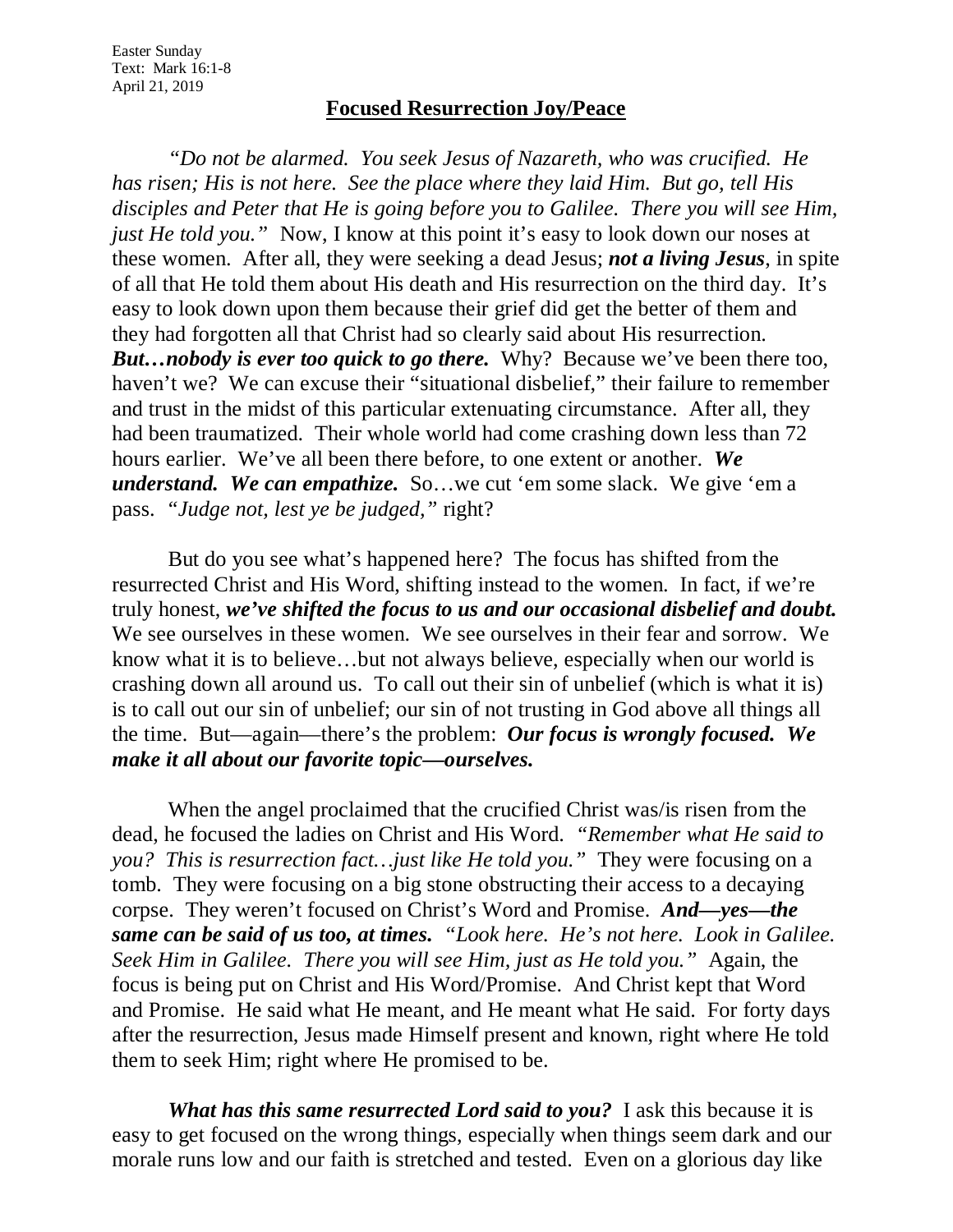today, we can get focused on the wrong things. I know that sounds strange, but it's true. Like those women that first Easter morning, we put all our focus on the tomb. *Yes, I know that the tomb is empty, and praise God that it is.* But…if you remember, the focus didn't **end** there at the tomb*. "Look here. He's not here. Have a nice day.*" No! The focus necessarily shifted from where He wasn't to where He was!

This is our focus today, not just on the empty tomb and where He isn't, *but also to where He is;* to where He tells us to seek Him and see Him and hold fast to Him. Look to the cross. He's no longer there, although He still bears the marks of crucifixion on His body. He is "the crucified One." *And this is Good News of the highest order.* These are the very wounds that He held out to that room full of bewildered and terrified disciples when He proclaimed *"Peace."* And just in case they didn't believe Him the first time, He said it again*—"Peace."* It is these very cruciform marks your Lord ever presents to the Father, *forever* proclaiming and showing the proof of your redemption; the blood-bought proof that His Word is true: *"It is finished."* Christ's peace—true peace—is known only in the wounds of the crucified One, who once was dead, but now lives.

Your Lord speaks this same peace to you today. He has baptized you into this all-availing peace. *"Do you not know that all of us who have been baptized have been baptized into His death and resurrection?"* His victory over sin, death, and the grave is *our* victory over sin, death, and the grave. But…it doesn't always seem that way, does it? *What has He told you?* No matter what the devil, the world, and your sinful flesh may tell you; no matter what all your experience may tell you, you belong to Christ. *"Did God really say…?"* Yes! You are forgiven. You are righteous and holy in His sight. It is finished. The victory is already yours. Like Job, though the world may crash down all around you, you are in Christ, and your victory is already won; already assured…*just like He told you.*

Look no further than this altar. What has your risen and victorious Lord already told you? *"This is My Body. This is My blood. As often as you do this, remember what I have said; remember what I have told you."* Listen and look to where Christ is! Here is Christ, for us, for our forgiveness, for our confidence and assurance, for our peace!

I say this—again—because I am well aware of the fallen and sinful world we live in. I am well aware of the *endless crosses and griefs and sufferings* we daily and often bear/endure. I know that for some of you, today is especially difficult. For some of you the wound of grief is especially *fresh and raw.* Your loved one isn't with you to celebrate this great and glorious day. And yet…through it all and even in the midst of it all, we do have peace—the peace of Jesus Christ. For those struggling with grief, remember what He has already told you. Your loved one is with Christ. They're not looking down upon you. They're